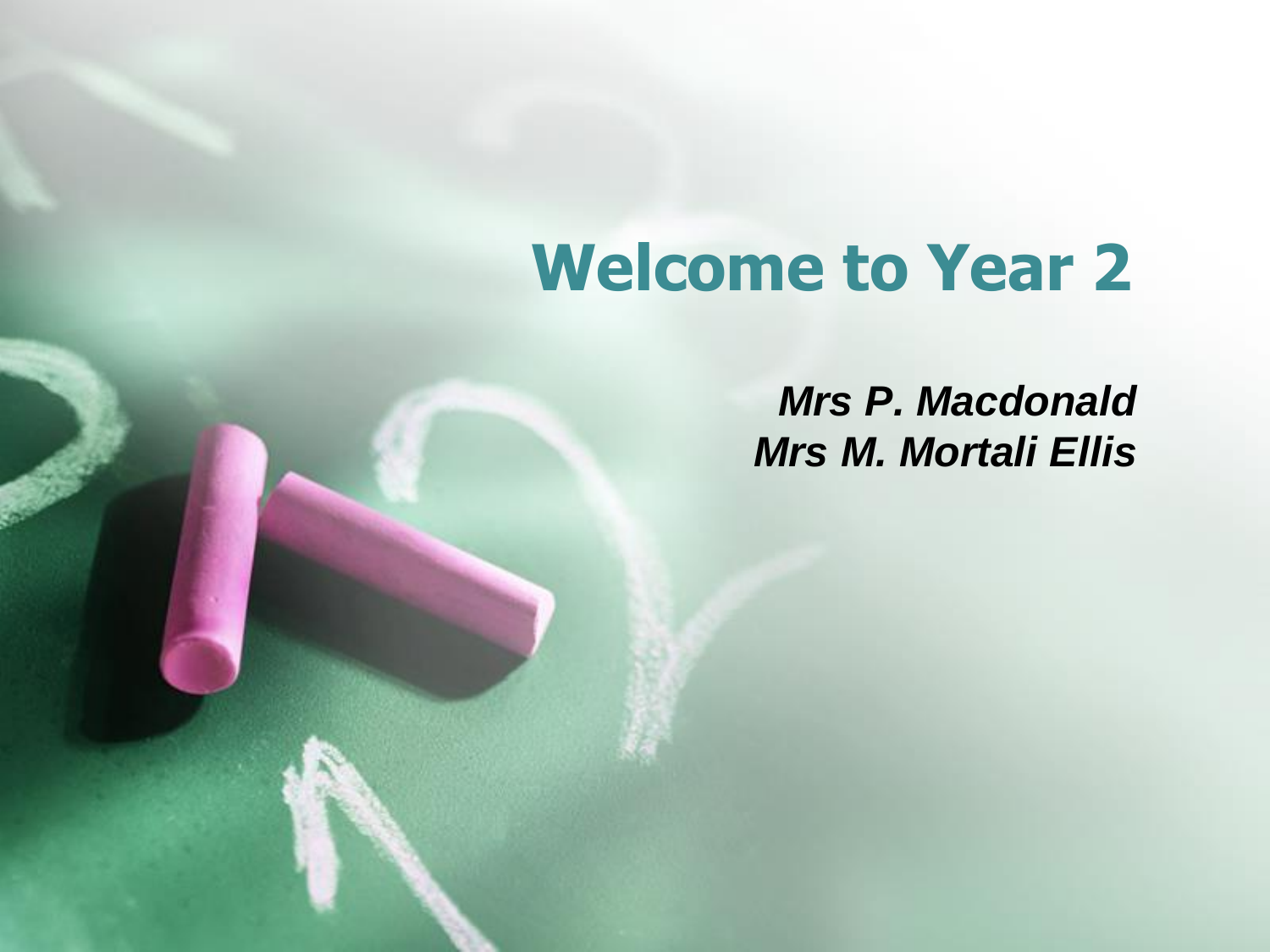#### **Timetable**

- Core subjects: English & Maths (5 hours a week per subject)
- IPC (every afternoon)
- P.E. on Thursday and Friday
- Spellings tested on Wednesday
- Reading lessons every morning for 20 mins as well as Guided Reading on Tuesdays and **Wednesdays**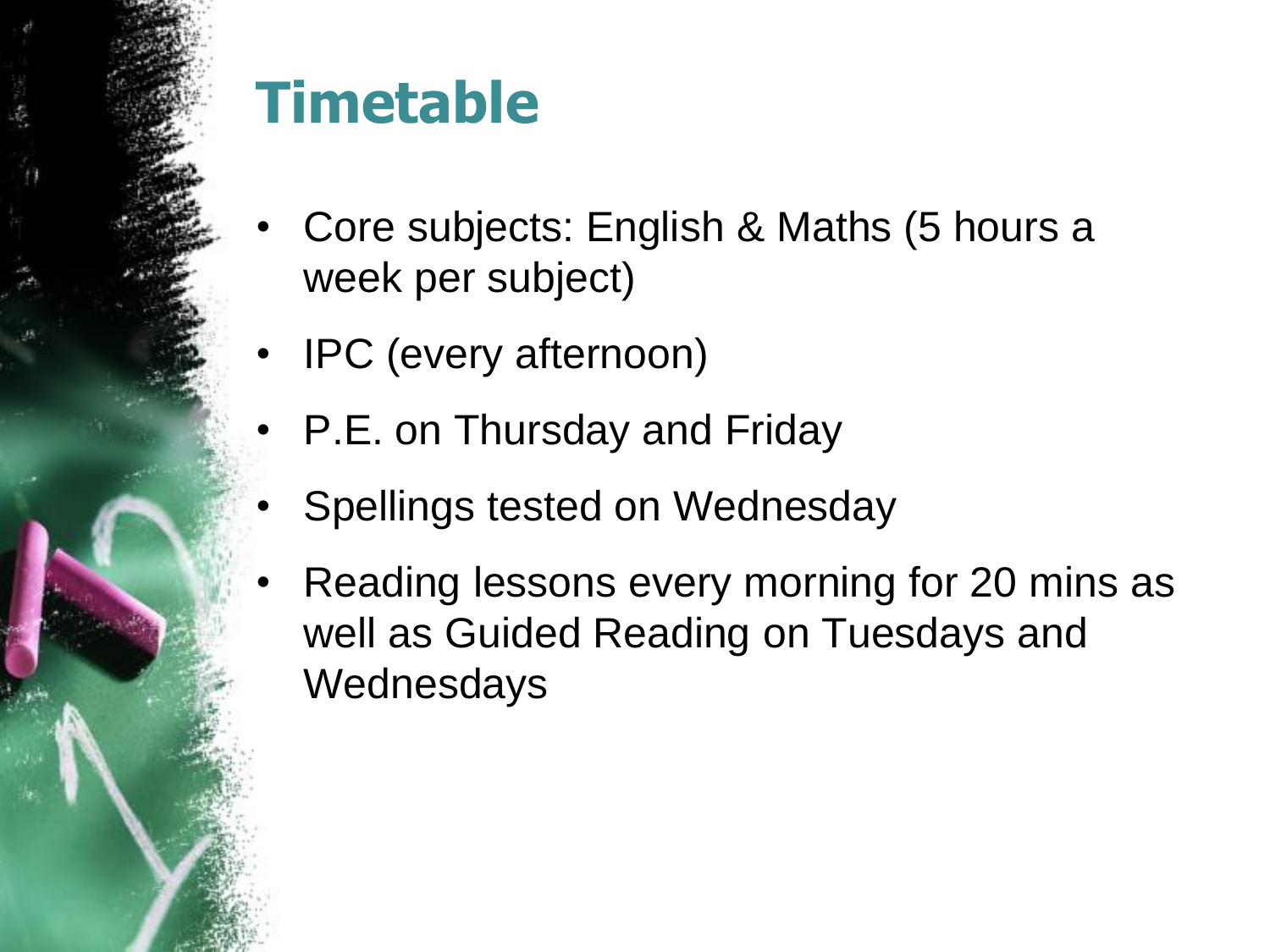# **Reading in Year 2**

- Children are listened to once a week during Guided Reading, in a small group.
- We will assess the children's reading every half term (when we hear them read individually)
- Weekly comprehensions
- Reading should happen every day at home for 15-20 mins (this should included time to talk about the book, discuss characters, events etc).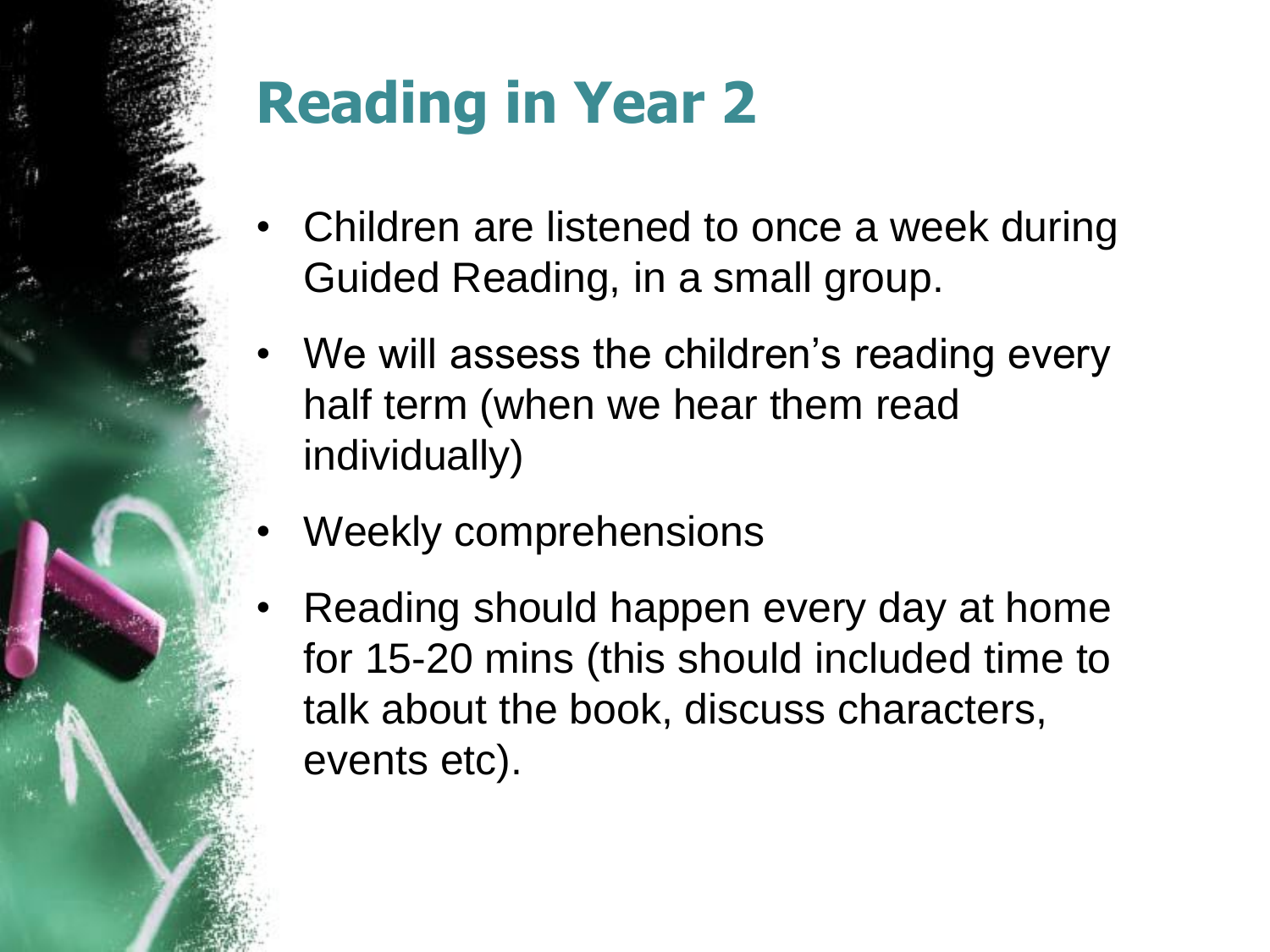#### **READING VIPERS**

- **Vocabulary**
- **Inference**
- **Prediction** 
	- **Explanation**
	- **Retrieval**
- **Sequencing**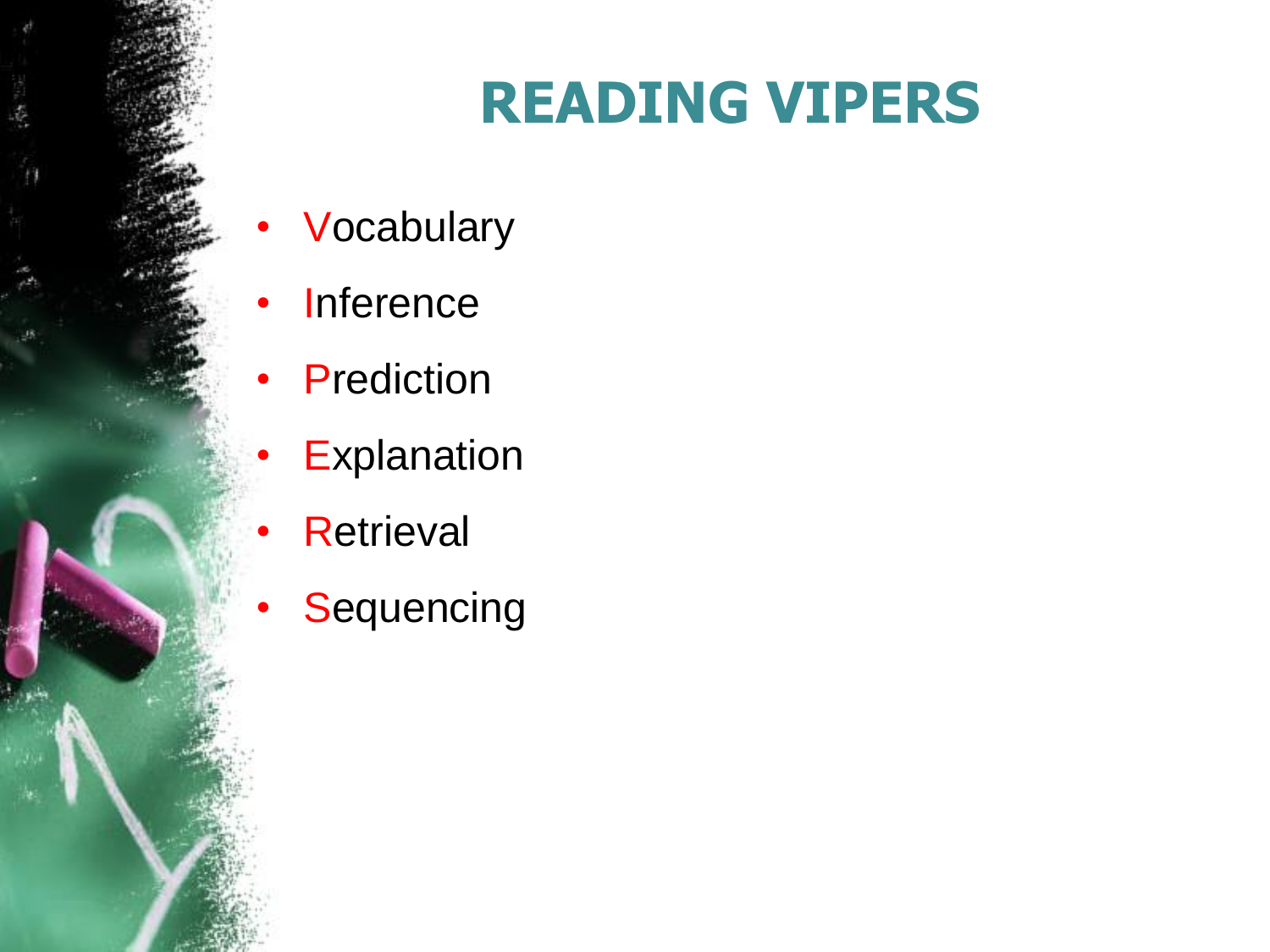#### **Reading: end of year expectations.**

- read accurately most words of two or more syllables
- read most words containing common suffixes\* (ing, ed, *less, ful, ment, ly)*
- read most common exception words\* (tricky words)
- read most words accurately without overt sounding and blending, and sufficiently fluently to allow them to focus on their understanding rather than on decoding individual words
- sound out most unfamiliar words accurately, without undue hesitation • check it makes sense to them, correcting any inaccurate reading
- answer questions and make some inferences
- explain what has happened so far in what they have read.

#### **GREATER DEPTH:**

• make inferences

• make a plausible prediction about what might happen on the basis of what has been read so far

• make links between the book they are reading and other books they have read.

[https://youtu.be//w4c\\_DMS-3IE](https://youtu.be/be/w4c_DMS-3IE)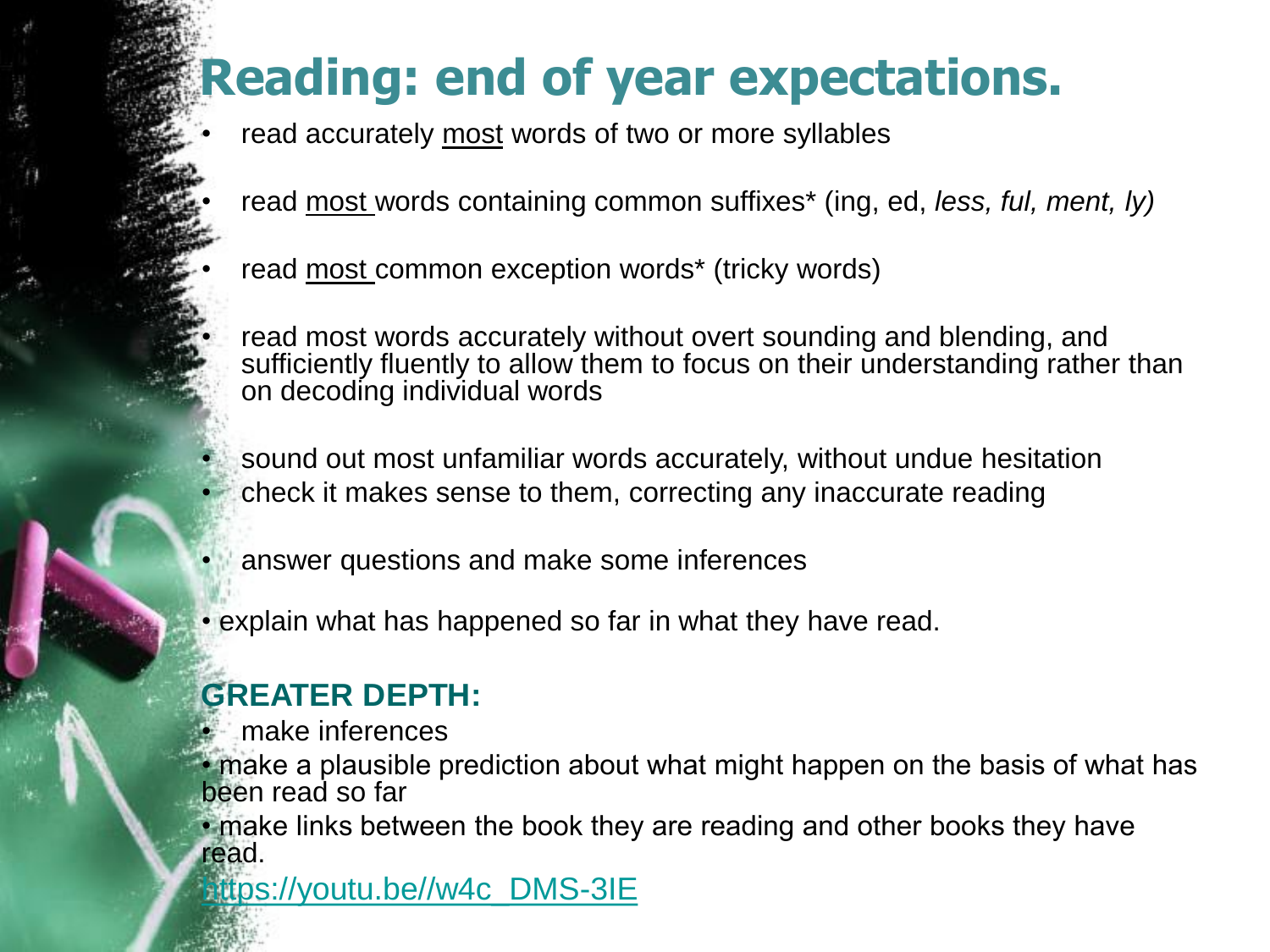## **Writing in Year 2**

- Children are given the opportunity to write every day across all subjects.
- In English, writing is linked to a text.
- Spelling, grammar and punctuation rules are reinforced in every lesson across all subjects.
- Big Writing.
- IPC & RE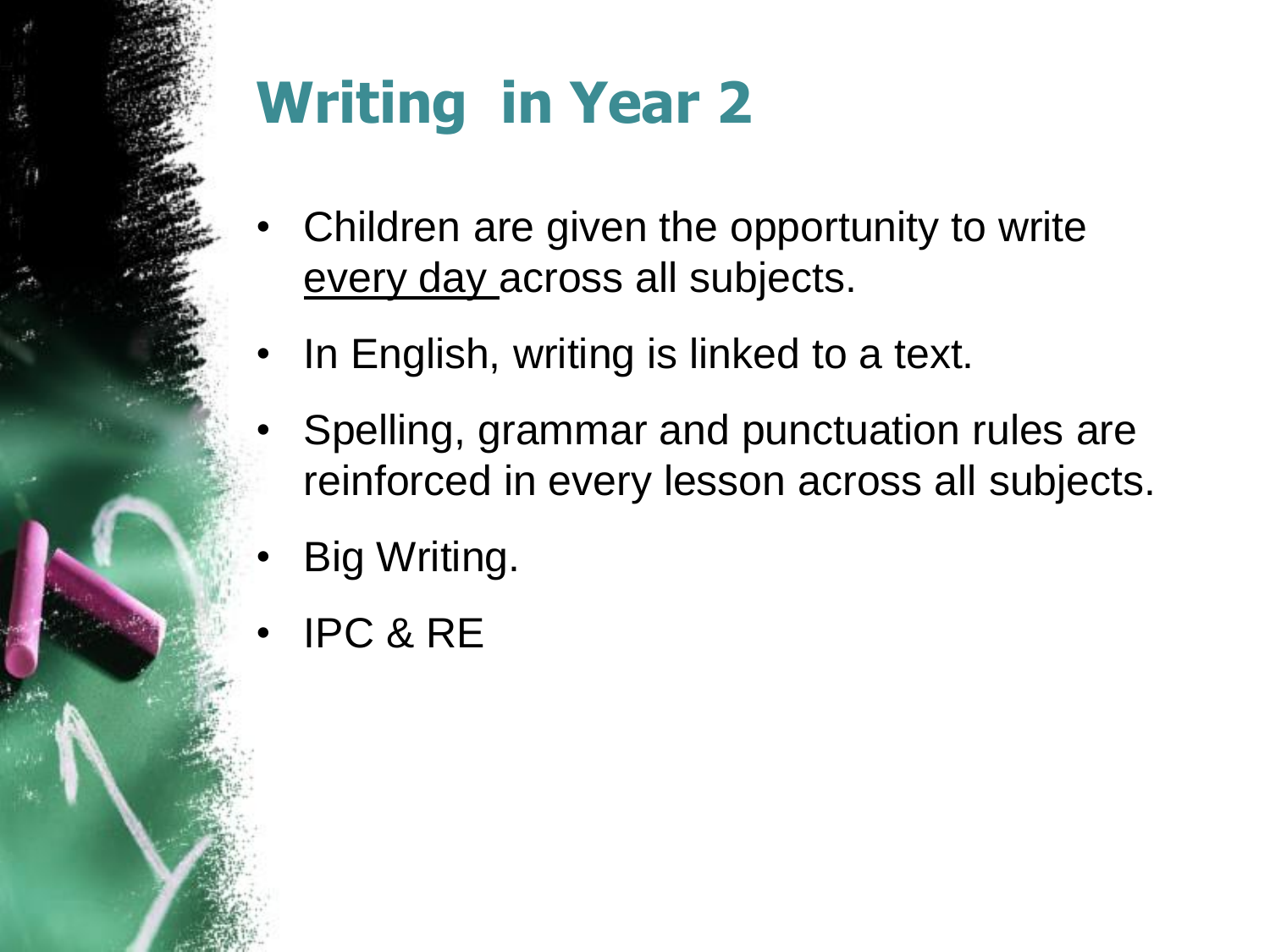#### **Writing: end of year expectations**

write simple, coherent narratives about personal experiences and those of others (real or fictional)

write about real events, recording these simply and clearly

demarcate most sentences in their writing with capital letters and full stops, and use

question marks correctly when required

use present and past tense mostly correctly and consistently

use co-ordination (e.g. or / and / but) and some subordination (e.g. when / if / that / because) to join clauses

• segment spoken words into phonemes and represent these by graphemes, spelling many of these words correctly and making phonically-plausible attempts at others

- spell many common exception words\*
- form capital letters and digits of the correct size, orientation and relationship to one
- another and to lower-case letters
- use spacing between words that reflects the size of the letters.

#### **GREATER DEPTH:**

- write effectively and coherently for different purposes, drawing on their reading to inform the vocabulary and grammar of their writing
- make simple additions, revisions and proof-reading corrections to their own writing
- use the punctuation taught at key stage 1 mostly correctly^
- spell most common exception words\*
- add suffixes to spell most words correctly in their writing (e.g. –ment, –ness, –ful,
	- $-$ less,  $-$ ly) $*$
- use the diagonal and horizontal strokes needed to join some letters.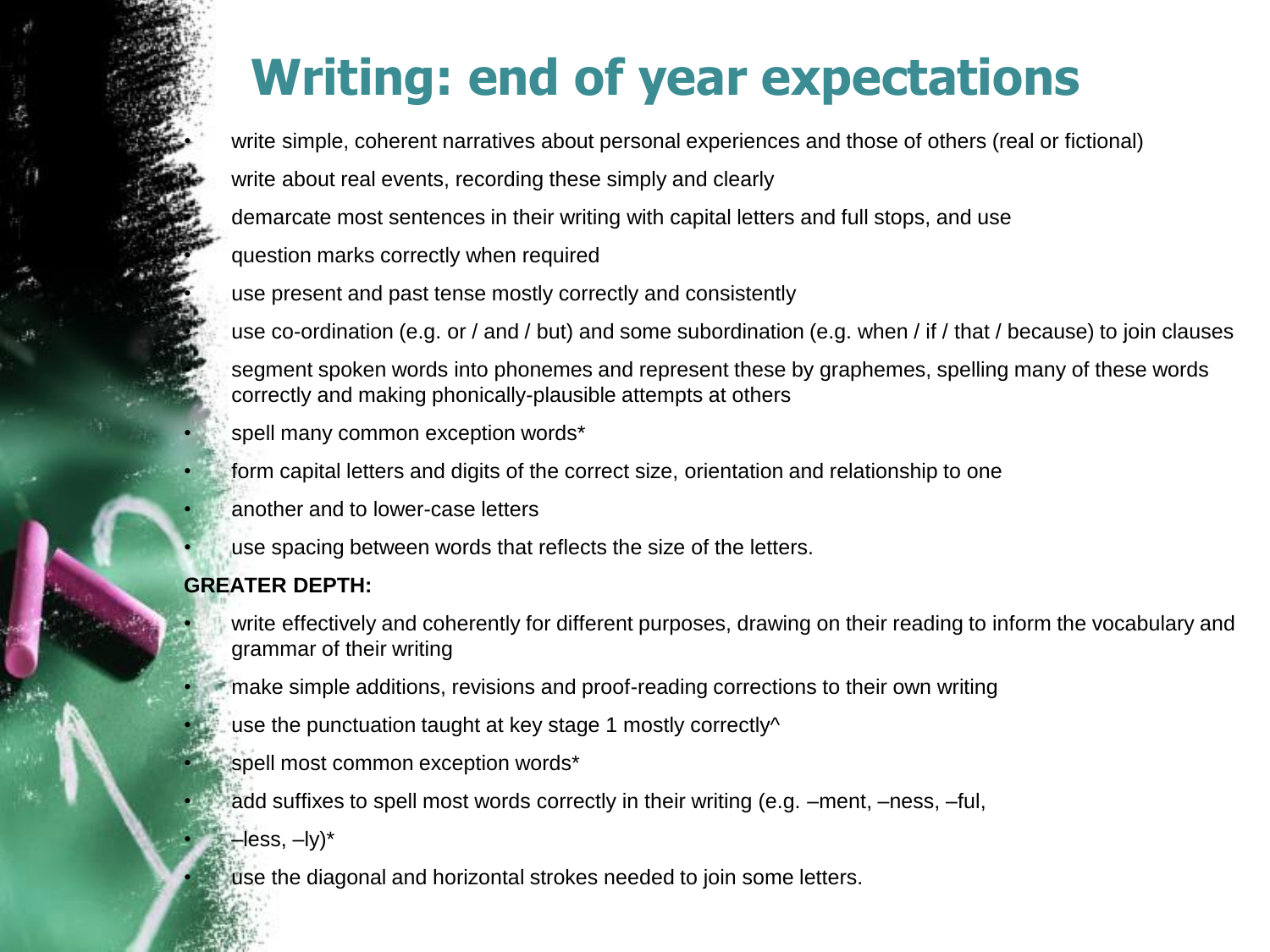### **Maths in Year 2**

The core areas for maths are:

- Number and Place Value
- **Calculations**
- **Fractions**
- **Measurement**
- **Geometry**
- Statistics & data

All of the above are embedded through problem solving activities at the end of the week.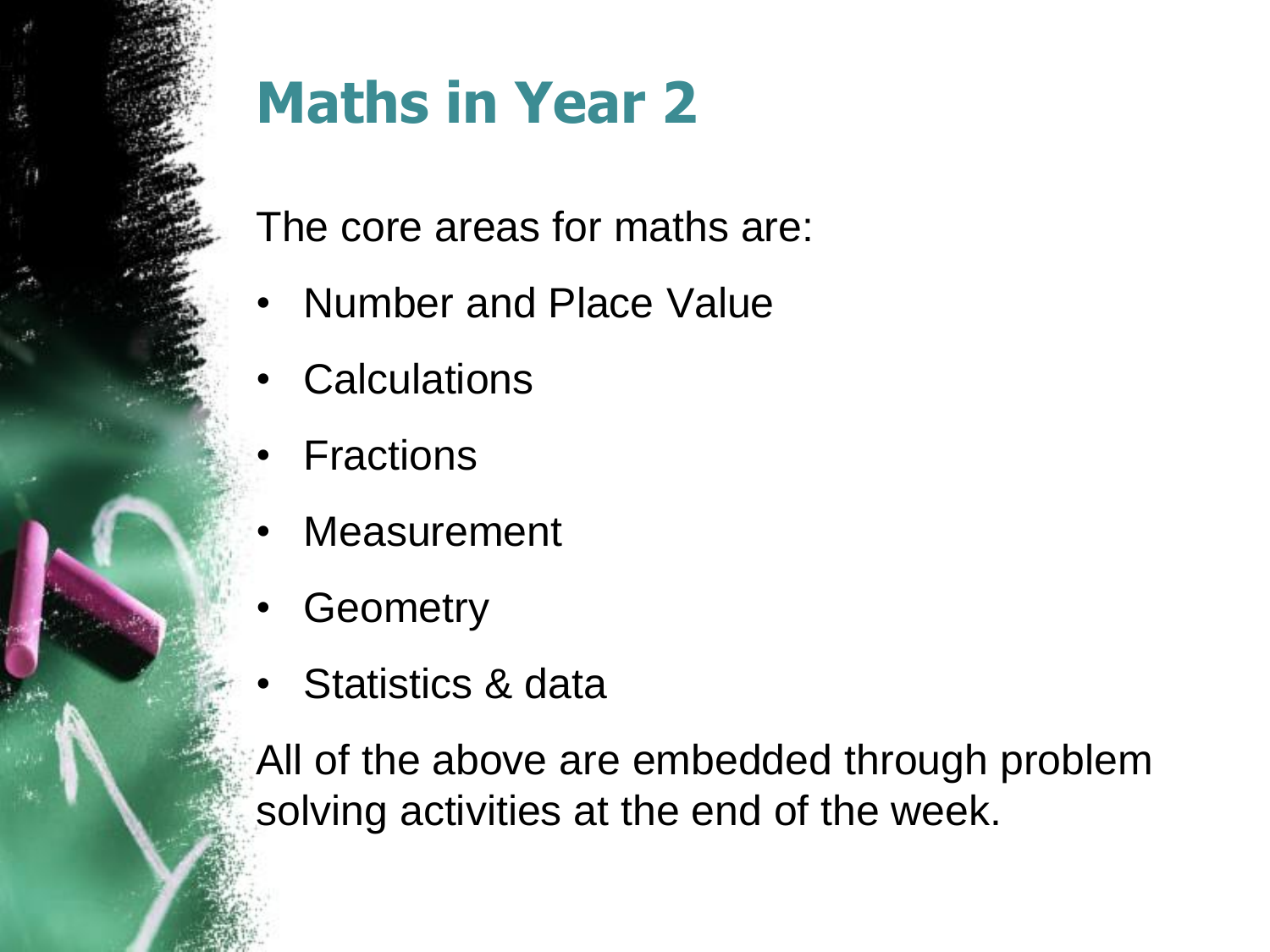#### **Maths: end of year expectations**

- read scales<sup>\*</sup> in divisions of ones, twos, fives and tens
- partition any two-digit number into different combinations of tens and ones, explaining their thinking verbally, in pictures or using apparatus
- add and subtract any 2 two-digit numbers using an efficient strategy, explaining their method verbally, in pictures or using apparatus (e.g. 48 + 35;  $72 - 17$

• recall all number bonds to and within 10 and use these to reason with and calculate bonds to and within 20, recognising other associated additive relationships

(e.g. If  $7 + 3 = 10$ , then  $17 + 3 = 20$ ; if  $7 - 3 = 4$ , then  $17 - 3 = 14$ ; leading to if  $14 + 3 = 17$ , then  $3 + 14 = 17$ ,  $17 - 14 = 3$  and  $17 - 3 = 14$ )

• recall multiplication and division facts for 2, 5 and 10 and use them to solve simple problems, demonstrating an understanding of commutativity as necessary

• identify 1/4, 1/3 , 1/2 , 2/4, 3/4, of a number or shape, and know that all parts must be equal parts of the whole

use different coins to make the same amount

read the time on a clock to the nearest 15 minutes

• name and describe properties of 2-D and 3-D shapes, including number of sides, vertices, edges, faces and lines of symmetry.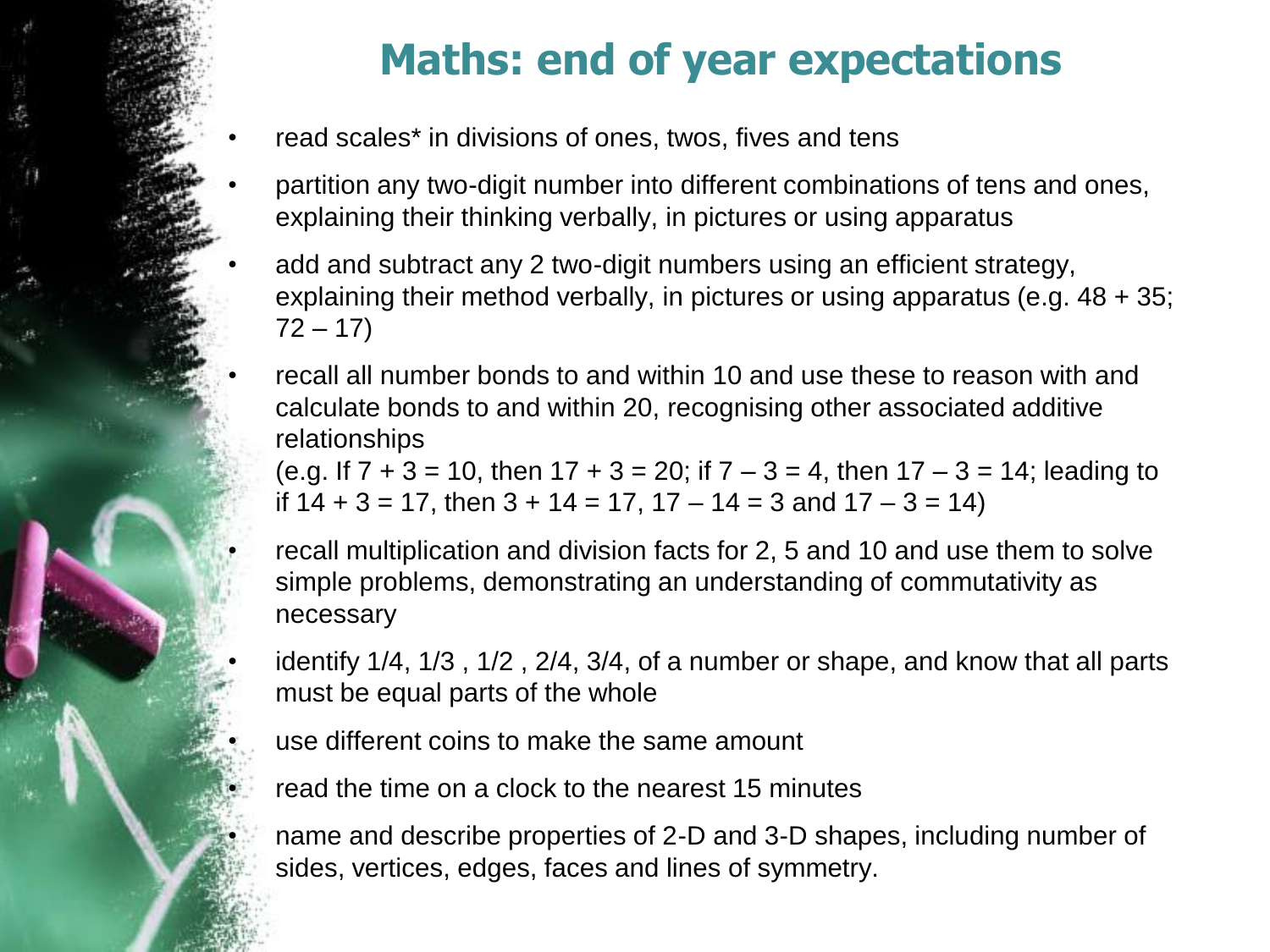#### **Maths: Working 'at greater depth' in Y2.**

read scales<sup>\*</sup> where not all numbers on the scale are given and estimate points in between

• recall and use multiplication and division facts for 2, 5 and 10 and make deductions outside known multiplication facts

• use reasoning about numbers and relationships to solve more complex problems and explain their thinking (e.g.  $29 + 17 = 15 + 4 + \Box$ ; 'together Jack and Sam have £14. Jack has £2 more than Sam. How much money does Sam have? etc.)

• solve unfamiliar word problems that involve more than one step (e.g. 'which has the most biscuits, 4 packets of biscuits with 5 in each packet or 3 packets of biscuits with 10 in each packet?')

read the time on a clock to the nearest 5 minutes

• describe similarities and differences of 2-D and 3-D shapes, using their properties (e.g. that two different 2-D shapes both have only one line of symmetry; that a cube and a cuboid have the same number of edges, faces and vertices, but different dimensions).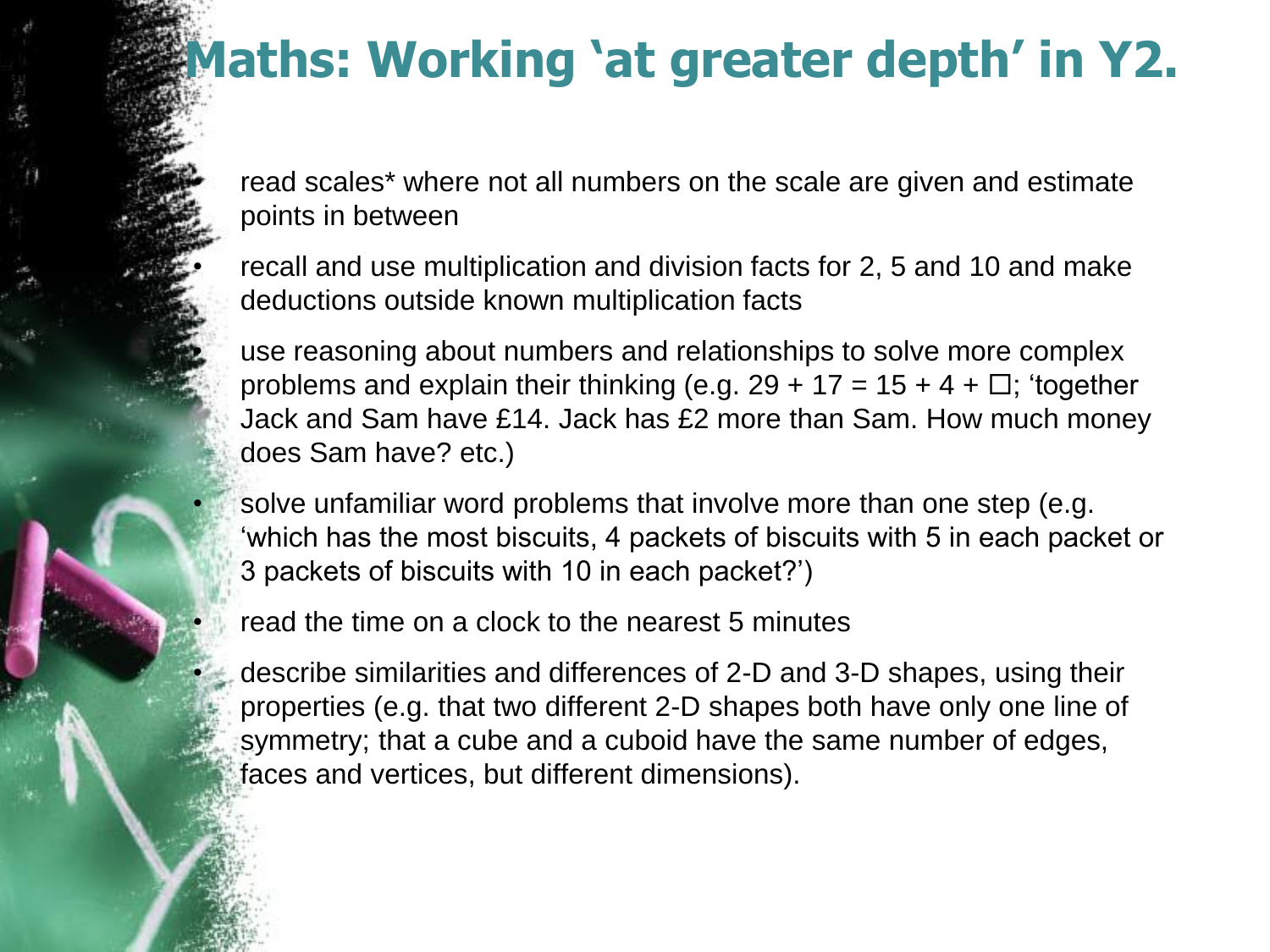#### **Sats!**

- During the last two weeks of May
- 2 Reading Comprehension papers
- 2 Maths paper (Calculations & Reasoning)
- 1 Grammar, Punctuation Test and 1 Spelling Test
- Written assessment tasks (marked and assessed by class teachers)